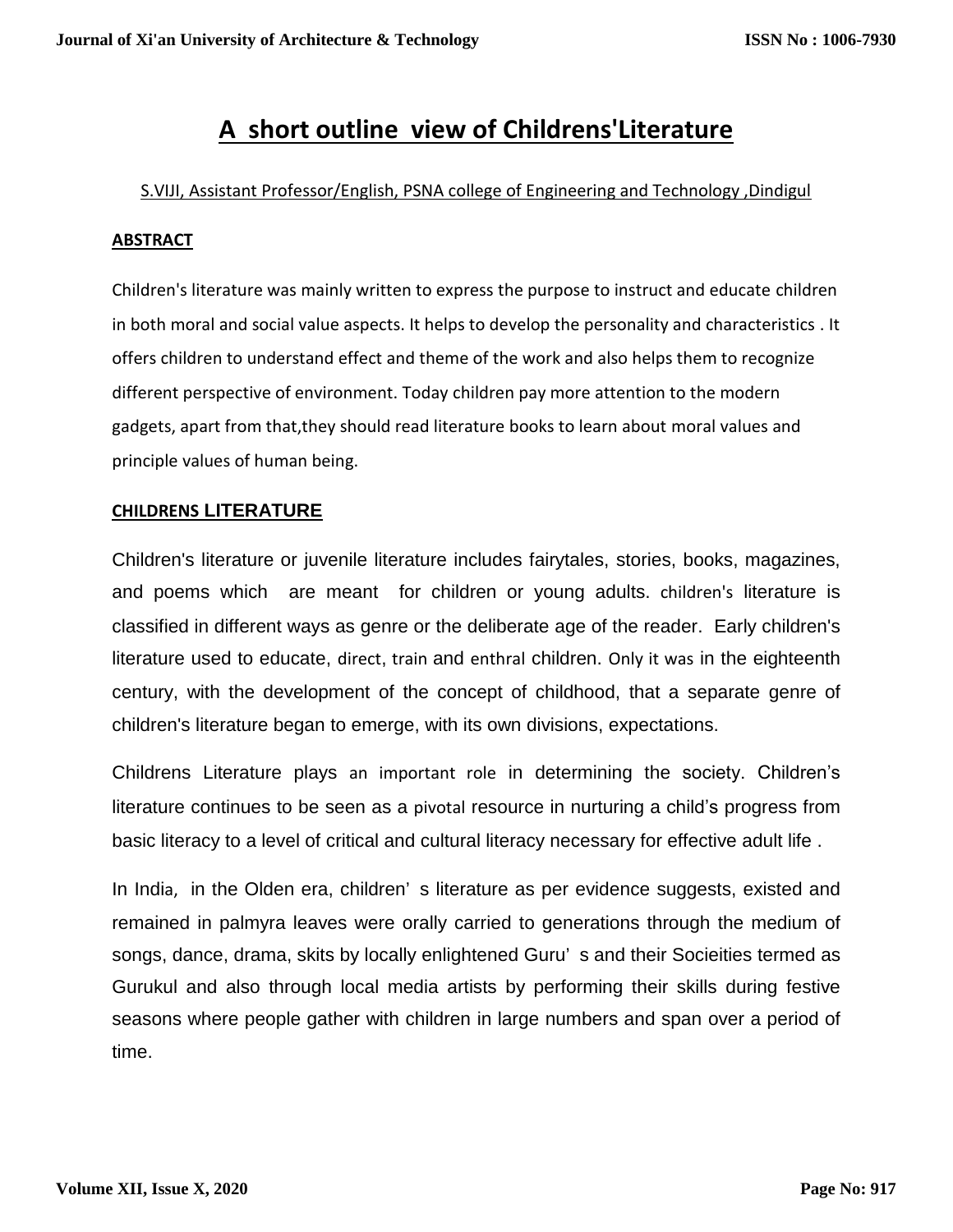During nineteenth century periodical literature for children became an equally important vehicle for shaping the minds of children , the ideas and cultures of childhood in colonial India. The contemporary journals, periodicals and books for children' s literature on various subjects spans from philosophy, psychology, ethics, religion, sociology, technology, poems, plays and stories envisioning a reformed family, an ideal woman,a child and a perfect humanbeing.

During British rule Children' s literature since contemporary times, had axis around tales, moral stories, epics which were carried in the form of Upanishads, Puranas, Teachings of Gurus and their clans from various parts of India like Adhi Shankara from South, Guru Nanak from North, Saint Dhyaneswar from West and Ramakrishna Paramhamsa from East and innumerable Gurus, Rishis and Munis which were also sung in the form of hymns and carried down to generations and remaind live in the name of Aartis and Bhajans where children are the centric absorbers of wisdom in the words discoursed and sung during festive seasons and during specific occasions .

Modern days advances in Science and Technology had made children vulnerable to the exposure of other cultures and social customs at a fast pace. Keeping in line with the time, the epics and puranas have evolved into recordings of audio and visual media and movies. This sea change in the carrying over the epics and puranas had been smooth in traversing the children' s literature to new heights. Thus making the visibility of Indian culture to the world, which was closed earlier only to specific parts of India.

Through the Eyes of a Child, Children's literature is important because it provides students with opportunities to respond to literature; it gives students appreciation about their own cultural heritage as well as those of others; it helps students to develop emotional intelligence and creativity; it nurtures growth and development of the students' personality and social skills; and also it transmits important literature and themes from one generation to the next.Children's literature promotes the development of students' internal imaginations. It is valuable in providing an opportunity to respond to cultural knowledge, social development, and to create them as a responsible individuals.

since Nomadic days Human children minds were subjected to various sensory information viz., sounds of waterfall, winds, sounds of animals, birds etc. Modern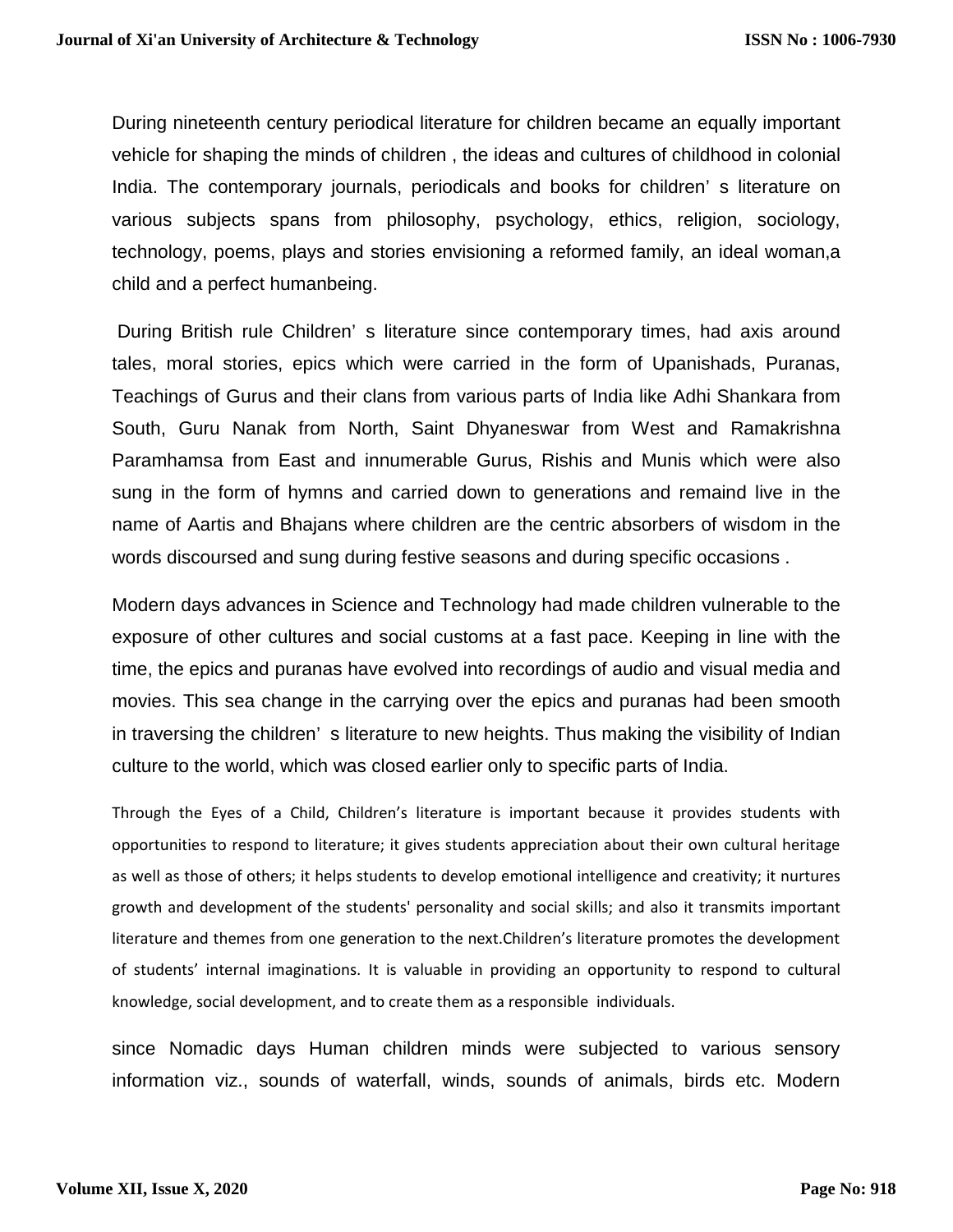Human children minds are subjected to images and sound patterns recorded in audio and video medium of nature' s sounds, bringing realtime patterns and more complex patterns of visual high tech patterns of rockets, aeroplane, war equipments such as guns, tanks, etc..

Hence comparing the nomadic children' s mind to the modern children' s mind, there is a huge gap comprising of the pattern input fed to the minds. In the first case, it is subjected to patterns of naturally occurring surrounding and situations. In the latter case, it is manipulated in ways that enable the brain to be glued to the patterns created to stimulate sensory impulses so rapidly that the feeling and nurturing to feel the real environment is almost lost.

Bridging the gap, between the nomadic children' s mind to the modern children' s mind as depicted above is performed by children' s literature. Children' s literature have been playing a major role in improving; (i)Creativity and invention, which have resulted in the development of tools, processes and protocols for solving problems and saving time and the arts which include all aspects of agriculture, transportation, science, commerce, music etc. (ii)Spoken and Written languages that enable rapid communication of highly specific information about all aspects of the physical universe and human experiences, (iii)Reasoning and rapid decision making processes, (iv)Imagination and mental time travel which enables the formulation and rehearsal of potential future scenarios and (v)Magical thinking/fantasy, cognitive process that involves beliefs in entities and processes that defy accepted laws of causality including spiritual and telepathy based thought processes.

Stories on Panchathantra which has come to limelight by British and German translators during British era have in depth wisdom in imbibing the psychological and sociological behavioral model for children. 'Chanakya Nithi' recorded during Maurya Dynasty throw light on the administrative pattern followed by the rulers which children are taught during their childhood and moulding for a mentally strong developed human potential.

The entourage of Gurus take time to travel from one place to another during contemporary times, thereby preserving the literature and its originality remained with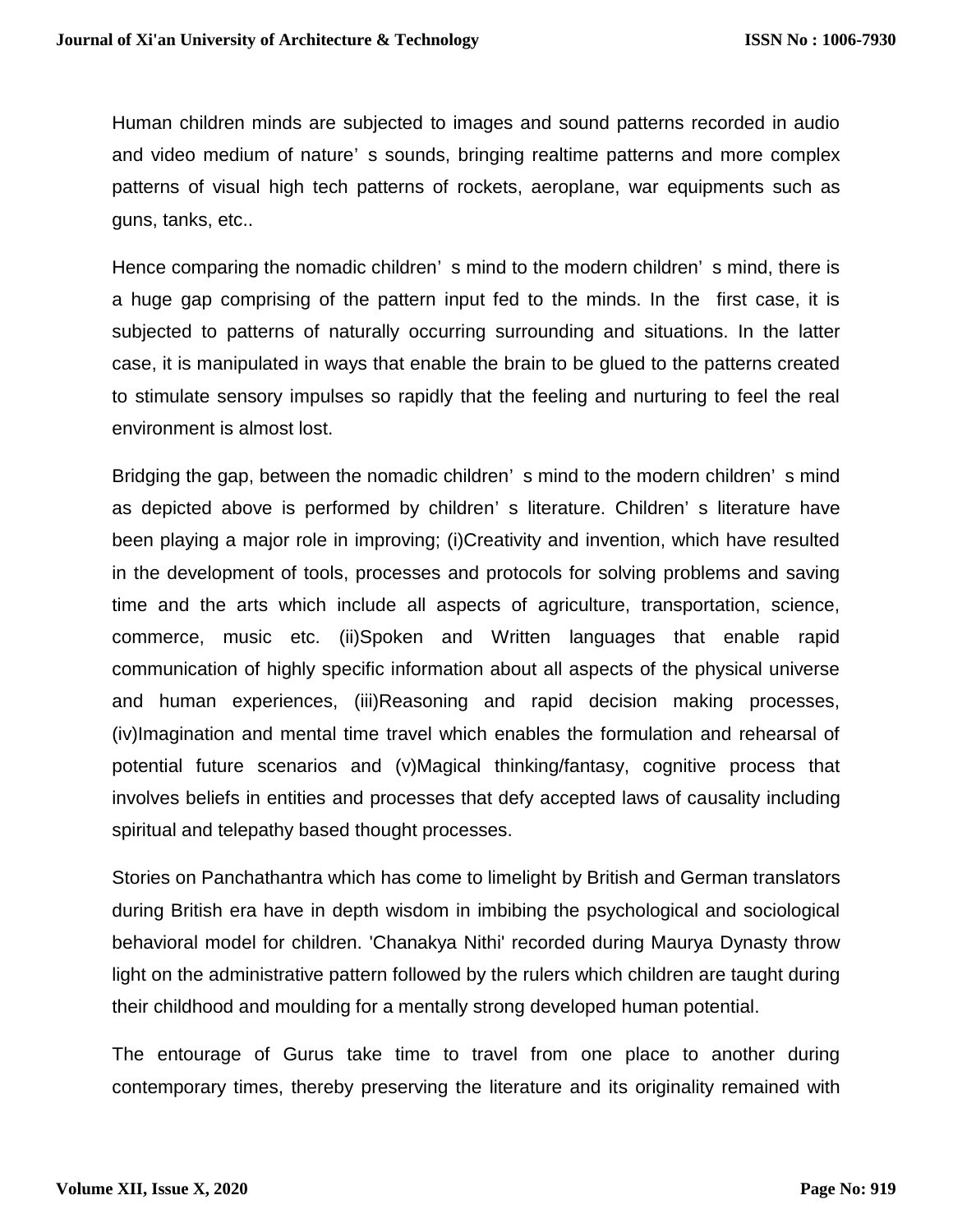the one who had knowledge of the same. But due to modern advances in technology, the literature is recorded and is made available to the children at all times and across globe, thereby making access and assimilation at own convenience, instead of restricted access during contemporary times.

Hence further consolidating the children' s literature in Indian context has becomes a necessity as the vulnerability of quick and easy lifestyles of west has made a psychological impact on children where the pleasure becomes the prime focus and wisdom takes back seat. When pleasure is made prime, the accessing to the historical background of ones past is eroded and the literature remains unread and a gap is created where the handing over the wisdom to next generation context is diluted.

Thus children' s literature is abundant in India, but remains unexplored by the modern mind of children and exploration has to happen by the will of the parents who form the primary umbrella to children, next comes institutions imparting education, next the government framing policies and guidelines to Institutions imparting education.

Parents have to primarily focus on imparting the literature in modern media to children, whose focus has now been taken away by the western children' s education where the cartoons and pleasure creating media have taken front seat and accessing literature on Indian epics and puranas have taken back seat. To reverse the process a protracted effort of parents and educational Planners have to play a pivotal role.

Thus accessing audio and video libraries with children' s literature has to be made mandatory for children as curriculum and reference thereby reviving the contemporary era of wholesome development of mind of children in psychological and social spheres.

Literature helps children to gain an appreciation of the universality of human beings, and understand that all human beings are alike, though bounded with multicultural way of living. Literature with moral reasoning gives an experience for young people to formulate their own concepts of right and wrong and build a morally actuated life.

#### **BOOK REFERENCE**

http://www.kodomo.go.jp/ingram/e/section1/index.html